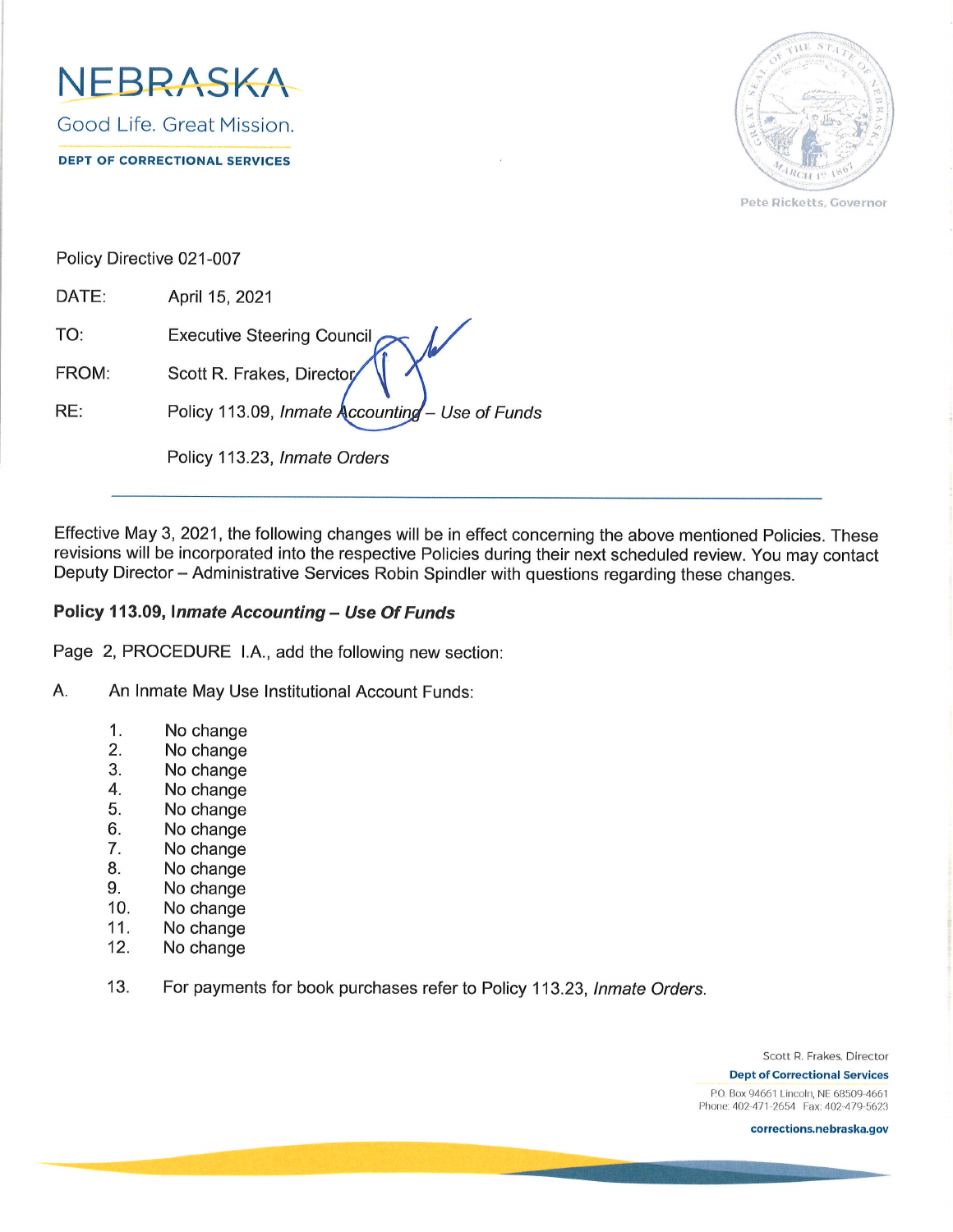| NEBRASKA                             | POLICY<br>INMATE ACCOUNTING - USE OF FUNDS |                                                                                           |             |  |
|--------------------------------------|--------------------------------------------|-------------------------------------------------------------------------------------------|-------------|--|
|                                      | <b>REVISION DATE</b>                       | <b>NUMBER</b>                                                                             | <b>PAGE</b> |  |
| Good Life, Great Mission.            | April 30, 2021                             | 113.09                                                                                    | $1$ of $16$ |  |
| <b>DEPT OF CORRECTIONAL SERVICES</b> | STATEMENT OF AVAILABILITY                  | This Policy is to be made available in law<br>libraries or other inmate resource centers. |             |  |

EFFECTIVE: October 31, 2017 REVISED: REVISED: REVISED: REVISED: November 30, 2018 December 31, 2019 December 31, 2020 April 30, 2021

# SUMMARY of REVISION/REVIEW

PURPOSE - Language updated. GENERAL - Language updated. PROCEDURE - I.B. - Language updated. I.C. – Language updated. ACA References – Removed ACI-1B-22.

÷

APPROVED:

Scott R. Frakes, Director Nebraska Department of Correctional Services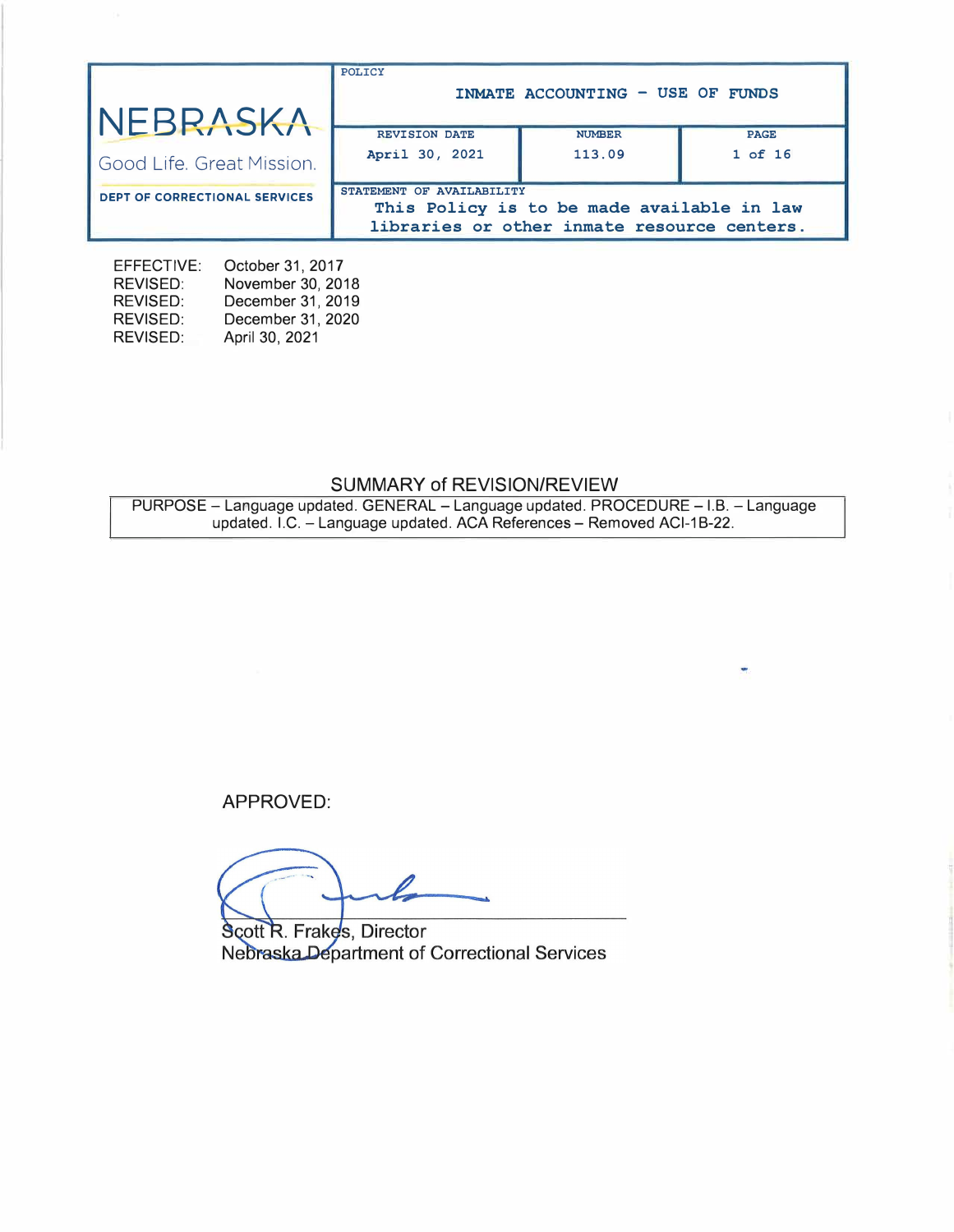|                                       | POLICY                                 | INMATE ACCOUNTING - USE OF FUNDS                                                          |                          |
|---------------------------------------|----------------------------------------|-------------------------------------------------------------------------------------------|--------------------------|
| NEBRASKA<br>Good Life. Great Mission. | <b>REVISION DATE</b><br>April 30, 2021 | <b>NUMBER</b><br>113.09                                                                   | <b>PAGE</b><br>$2$ of 16 |
| <b>DEPT OF CORRECTIONAL SERVICES</b>  | STATEMENT OF AVAILABILITY              | This Policy is to be made available in law<br>libraries or other inmate resource centers. |                          |

## PURPOSE

To establish policy, uniform practice, and procedure for the systematic administration of inmate accounting within the Nebraska Department of Correctional Services (NDCS).

## GENERAL

Procedures that relate to transactions processing in the Payroll and Financial Center (PFC) are governed additionally by the State Accounting Manual. All information on inmates' accounts is confidential and can only be discussed with the inmate. Information on inmates' accounts that is provided to external sources must be by court order or to authorized law enforcement through Central Office Accounting. (ACI-1B-07)

#### PROCEDURE

- I. USE OF FUNDS (ACI-1B-21)
	- A. An Inmate May Use Institutional Account Funds:
		- 1. For the support of immediate family. (See section I. B. for details.)
		- 2. For the discharge of legal obligations including judgments. (See section I. C. for details.)
		- 3. To pay all or part of the cost of an inmate's room, board, clothing, medical, dental and other correctional services.
		- 4. To provide for funds payable to the inmate upon release. (See section XI. for details.)
		- 5. To make purchases from the canteen or commissary. (Includes special orders, hobby orders, religious orders and direct orders.)
		- 6. To make reimbursement for the value of property damaged or destroyed as specified by statute.
		- 7. To reimburse the state for reasonable costs incurred in returning an inmate in the event of escape or absconding from parole supervision.
		- 8. For required state and federal taxes.
		- 9. For payments to the Victim's Compensation Fund as required by law, at 5% of net wages.
		- 10. For payments for dues to NDCS approved clubs, religious programs/organizations and other similar inmate-based organizations with approval from the Director.
		- 11. For donations to charitable organizations (i.e., American Red Cross for catastrophic event) as approved by the Director. (ACI-1B-23)
		- 12. For payments to external religious organizations, the inmate institutional check shall be forwarded to the facility Business Manager. The facility Business Manager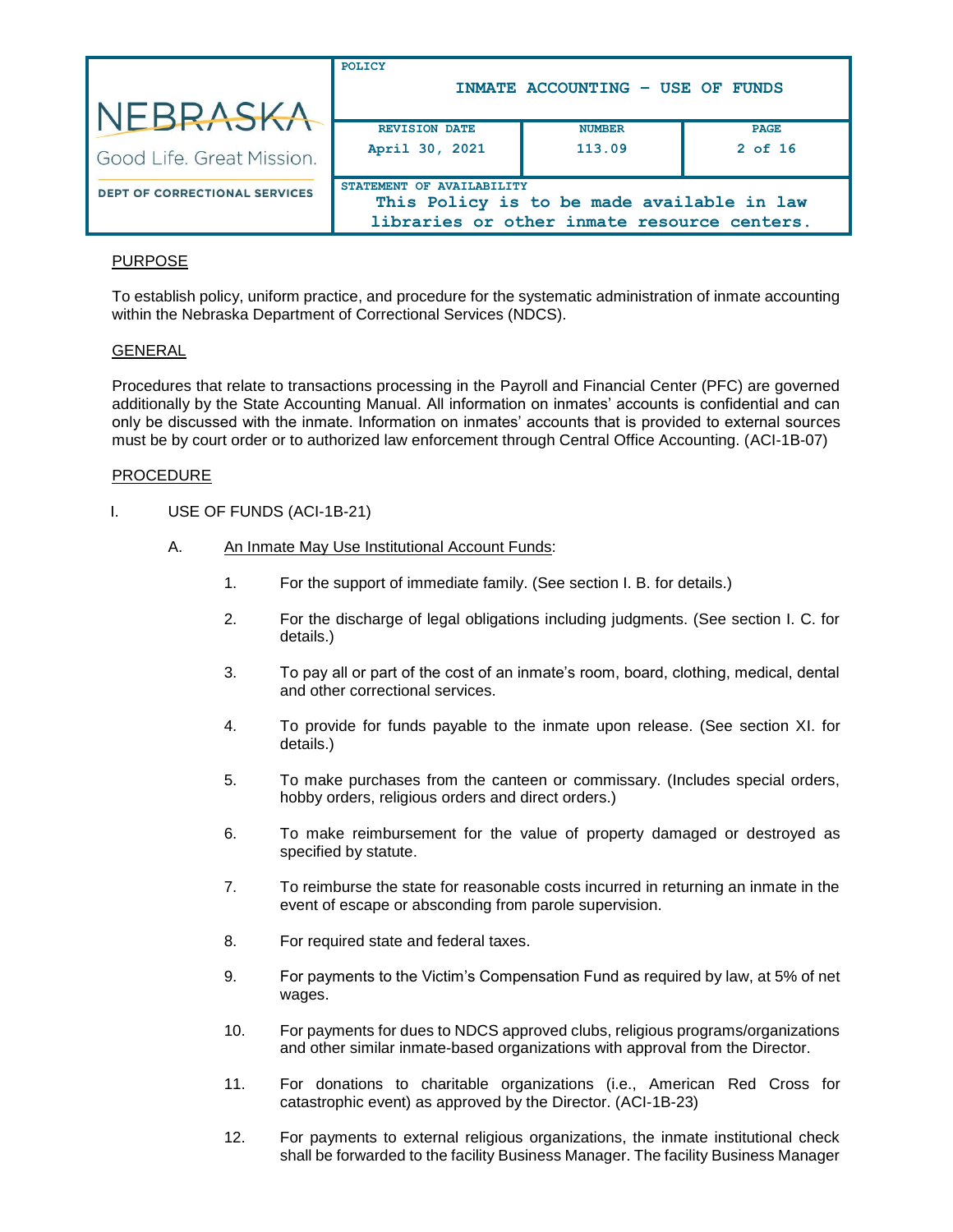|                                      | <b>POLICY</b>             | INMATE ACCOUNTING - USE OF FUNDS                                                          |             |
|--------------------------------------|---------------------------|-------------------------------------------------------------------------------------------|-------------|
| NEBRASKA                             |                           |                                                                                           |             |
|                                      | <b>REVISION DATE</b>      | <b>NUMBER</b>                                                                             | <b>PAGE</b> |
| Good Life, Great Mission.            | April 30, 2021            | 113.09                                                                                    | $3$ of 16   |
| <b>DEPT OF CORRECTIONAL SERVICES</b> | STATEMENT OF AVAILABILITY |                                                                                           |             |
|                                      |                           | This Policy is to be made available in law<br>libraries or other inmate resource centers. |             |

shall verify the religious organization with the religious coordinator/designee. Criteria for verification shall include if the religious organization is a registered 501(3) (C) entity with the Internal Revenue Service. If the religious organization is verified, the inmate institutional check shall note such and be forwarded for processing. If the religious organization is not verified, the inmate institutional check shall note such and be returned to the inmate. (See Policy 208.01, *Religious Services*).

#### B. Family Support

Inmates will be permitted to send funds to immediate family as long as they are not incarcerated or on parole or on post-release supervision. For the purposes of disbursements of inmate funds, immediate family shall mean spouse, parent, step-parent, person acting in the place of parent (as documented in the institutional file), sibling, stepbrother, stepsister, half-brother, half-sister, child, stepchild, grandparent and grandchild. Each inmate wishing to send funds to an immediate family member has the burden of establishing that relationship. Relationship must be indicated on the institutional check, and this should be reviewed for proper approval by the institution/facility. Support for a minor child under the age of 10 should be made payable to the name of the adult individual for the support of the name of the minor child. (Example: Jane Doe for the support of Baby Doe)

Requests by inmates for an exception to send funds to an immediate family member who is incarcerated within NDCS requires the approval of the Wardens of each facility where the inmates are assigned. The Warden of the facility where the inmate is assigned and is requesting the exception shall obtain Intel team members review before granting approval. Such exceptions shall not exceed once every six (6) months.

Payments to a Power of Attorney are not allowed unless the individual meets the definition of immediate family, in which case the payment shall be deemed family support.

### C. Legal Obligations

Legal obligations shall include payments to federal, state and local governmental agencies and contractual debts incurred prior to incarceration. When discharging legal obligations, the inmate shall supply NDCS inmate accounting with information regarding the obligation at the time of the first payment. Community B Custody inmates are also authorized to pay legal obligations related to their employment.

#### D. Transactions between Inmates

No funds will be transferred from one inmate to another inmate unless a team member approved sale of a television is involved. (ACI-1B-23) An Inmate to Inmate Television Sales Transaction (Attachment A) form shall be completed not more than 30 days in advance of the seller's discharge, parole or transfer to CCCL, CCCO or WEC. Transfer of property shall occur after the seller discharges, paroles, or transfers to CCCO, CCCL, or WEC.

Section 1 of the form is to be completed by the inmate selling the television. Section 2 is to be completed by the inmate buying the television. The appropriate facility team members completes sections 3 through 5. The original completed form shall be forwarded to NDCS Inmate Accounting for posting the sale between the two inmates.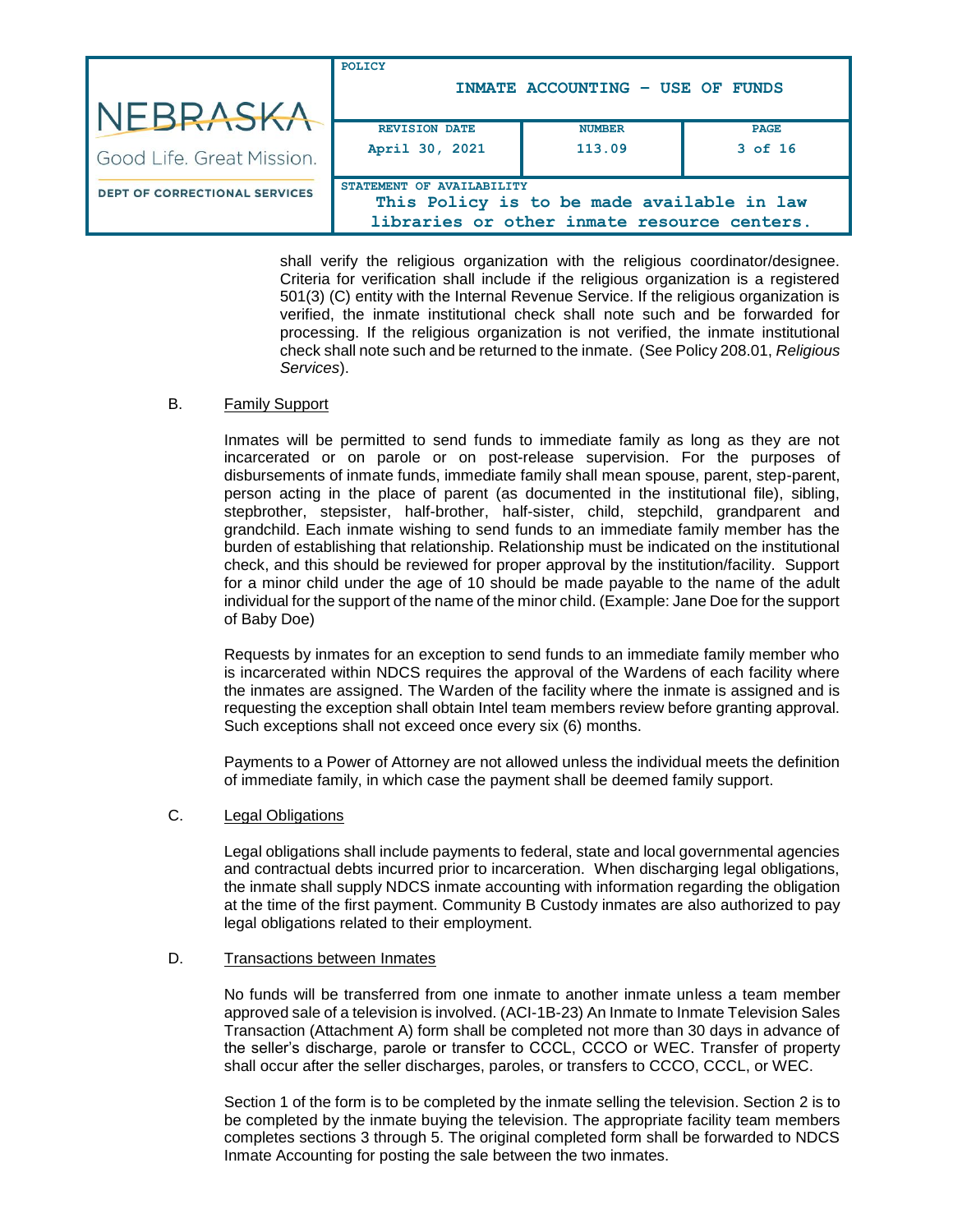| NEBRASKA                             | POLICY                                 | INMATE ACCOUNTING - USE OF FUNDS                                                          |                          |
|--------------------------------------|----------------------------------------|-------------------------------------------------------------------------------------------|--------------------------|
| Good Life, Great Mission.            | <b>REVISION DATE</b><br>April 30, 2021 | <b>NUMBER</b><br>113.09                                                                   | <b>PAGE</b><br>$4$ of 16 |
| <b>DEPT OF CORRECTIONAL SERVICES</b> | STATEMENT OF AVAILABILITY              | This Policy is to be made available in law<br>libraries or other inmate resource centers. |                          |

The television must meet all current requirements for new televisions (clear case, headphone jack, speaker removed or disconnected if required by the facility) and be in good working order at the time of the sale.

Minor accessories such as a remote control, two splitters, or two cables may be included in the sale; however, headphones, earbuds, and surge protectors may not be included.

Buyer and seller must agree on a selling price subject to the approval of the Warden's designee. The following scale will be used to determine the selling price of the television:

| Age of Television  | <b>Selling Price</b>           |
|--------------------|--------------------------------|
| 0 to 18 months     | 75% of original purchase price |
| 18 to 24 months    | 50% of original purchase price |
| 24 to 30 months    | 25% of original purchase price |
| 30 months or older | 10% of original purchase price |

Institutional team members will contact Central Office Accounting to freeze the funds on the buyer's institutional account. Only if sufficient funds are available will the sale be allowed to take place. Once the transfer is completed, the original Inmate to Inmate Television Sales Transaction form will be forwarded to Central Office Accounting for processing.

E. Copies

Inmates are required to pay 10 cents per page for copies requested, to include copies of store tapes, receipts, institutional checks or other items for which they receive or retain a record. Additionally, inmates shall pay 10 cents per page for health care records, legal materials and copies of received/retained documents in support of claims filed with the State Claims Board. Copies of an inmate's various accounts, such as institutional, confiscated, etc. will be provided at no charge unless the request is for records two years old or older. Inmates will be allowed to write non-sufficient fund checks for the copies of financial records, legal materials, health care records and copies of received/retained documents in support of claims filed with the State Claims Board. Sales tax on copies will be collected as deemed appropriate.

#### F. Travel Orders

The inmate will generally pay this cost to NDCS from monies in their institutional account. A copy of the Inmate Travel Order Costs form (Attachment B) will be sent to NDCS Inmate Accounting. This process shall apply to all travel orders issued for any travel not initiated at NDCS request. The itemized expenses shall include the following information:

- 1. Name of team members on travel order.
- 2. Name and identification number of inmates involved.
- 3. Hours for each team member, minimum permanent rate of a correctional corporal, and total wages billed.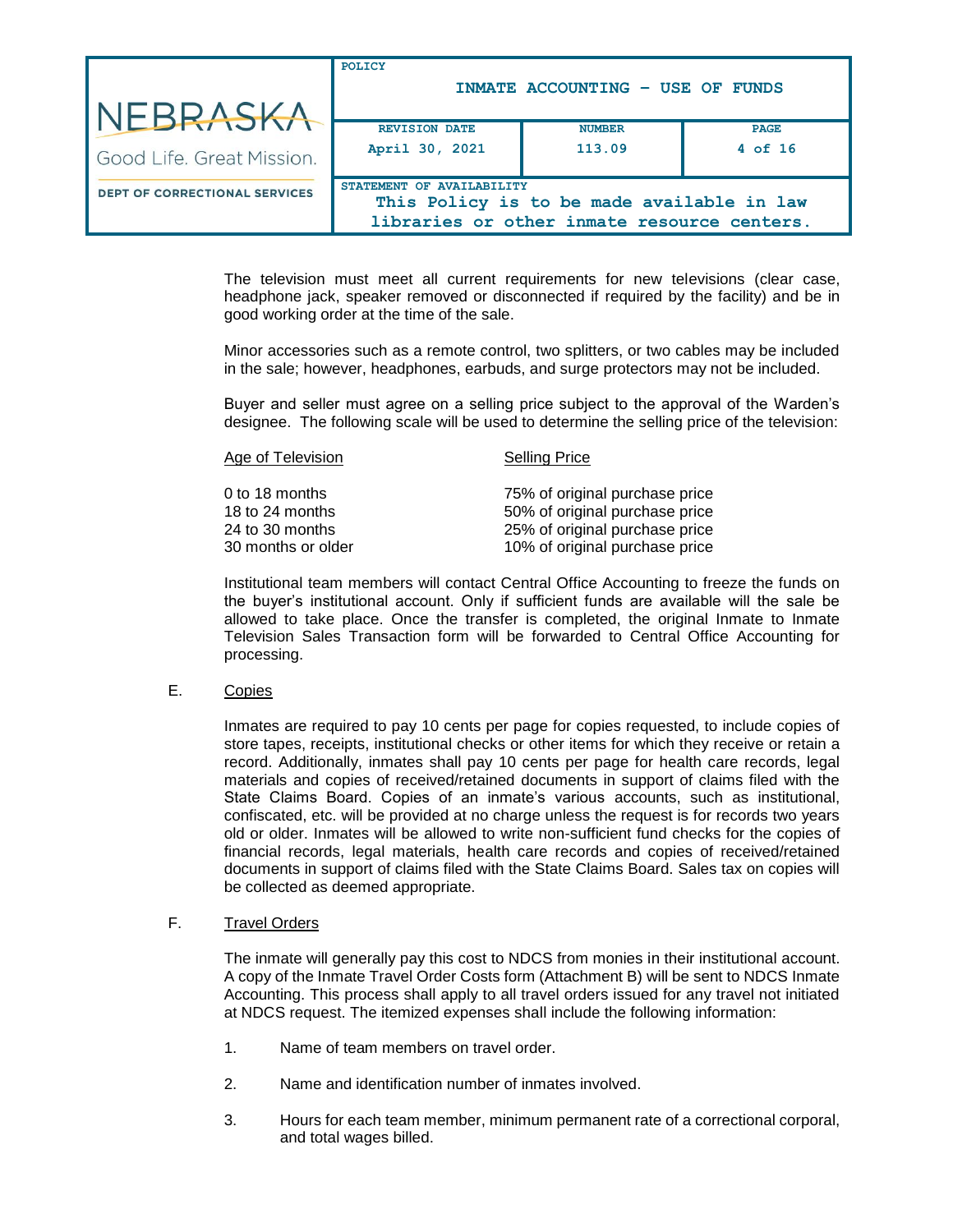|                                      | POLICY                    | INMATE ACCOUNTING - USE OF FUNDS            |             |
|--------------------------------------|---------------------------|---------------------------------------------|-------------|
| NEBRASKA                             |                           |                                             |             |
|                                      | <b>REVISION DATE</b>      | <b>NUMBER</b>                               | <b>PAGE</b> |
| Good Life. Great Mission.            | April 30, 2021            | 113.09                                      | $5$ of $16$ |
| <b>DEPT OF CORRECTIONAL SERVICES</b> | STATEMENT OF AVAILABILITY | This Policy is to be made available in law  |             |
|                                      |                           | libraries or other inmate resource centers. |             |

- 4. Miles traveled, current rate for reimbursement to team members and total mileage amount billed.
- 5. Meals, lodging and other miscellaneous expenses incurred.
- 6. Total amount due by each inmate.
- 7. Dates and times of the travel.

All costs recovered for travel orders shall be paid from the inmate's institutional account into NDCS cash fund and will be collected in the same manner as restitution.

The Director or designee shall determine any exception to full payment by an inmate on a travel order.

Optional medical treatment and related travel order expenses must be frozen on the inmate's institutional account prior to occurrence. NDCS Medical team members, in conjunction with the facility Business Manager, will determine amount to be frozen and notify NDCS Inmate Accounting. All optional medical treatment must be approved by NDCS Medical team members.

G. Institutional Checks

Requests for the disbursement of funds shall be on an Institutional Check (Attachment C). Post-dating checks is not acceptable.

Institutional checks and stubs require the following information. Refer to (Attachment C) for a blank institutional check and stub.

- 1. DATE The date the institutional check and stub are completed.
- 2. FAC Abbreviation to identify the facility where the inmate is located.
- 3. H. U. Housing Unit and cell location of the inmate.
- 4. PAYABLE TO To whom the institutional check is payable.
- 5. \$ Amount of the check in numbers.
- 6. ADDRESS Street address, city, state and ZIP if check is payable to anyone other than the Department of Correctional Services or a facility.
- 7. DOLLARS The amount of the check written out.
- 8. ID # The inmate's current identification number.
- 9. INMATE (PRINT NAME) The inmate's committed name in print.
- 10. FOR The reason the institutional check is being written, such as support, court fees, spending, and catalog order.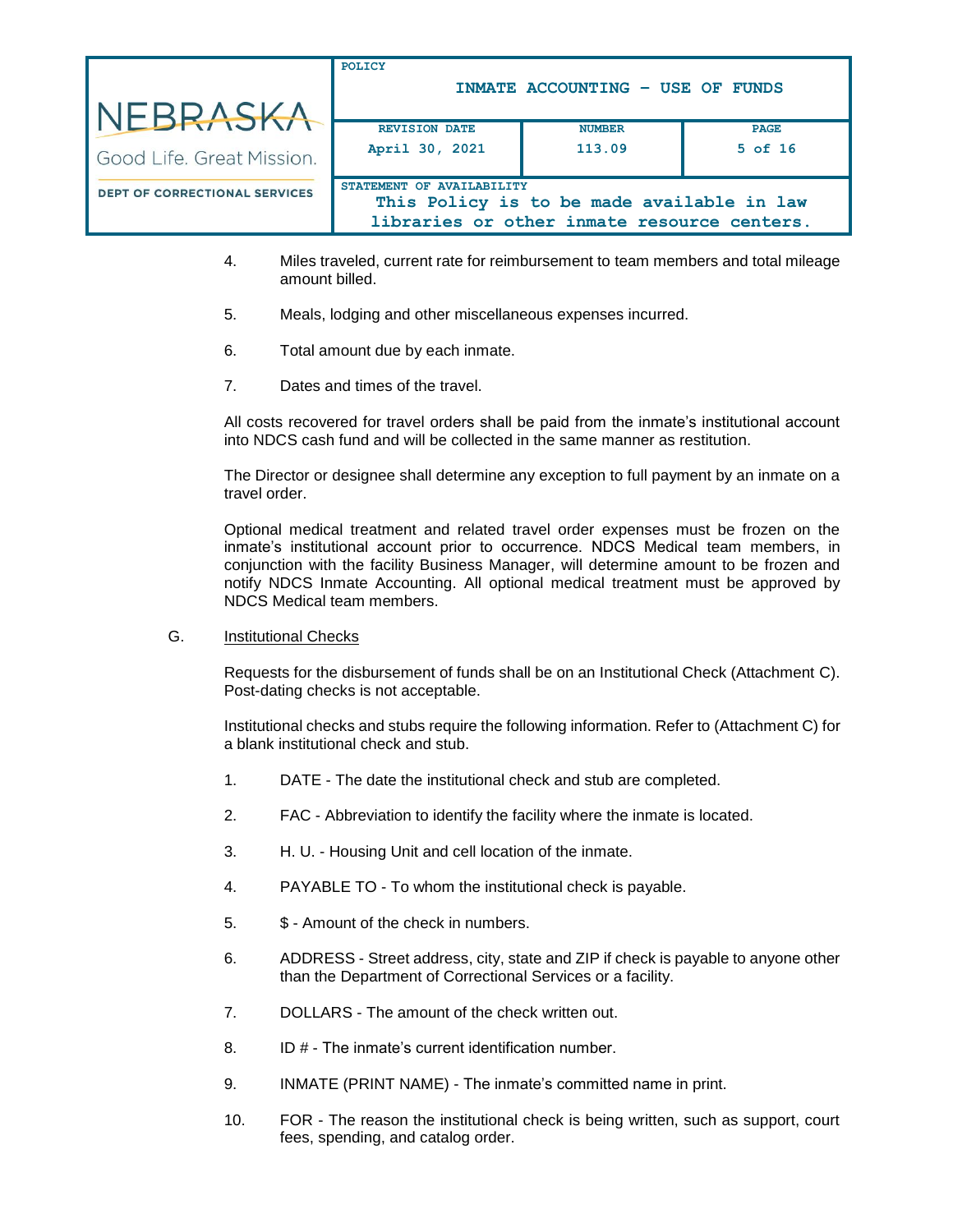|                                      | POLICY                    | INMATE ACCOUNTING - USE OF FUNDS                                                          |             |
|--------------------------------------|---------------------------|-------------------------------------------------------------------------------------------|-------------|
| NEBRASKA                             |                           |                                                                                           |             |
|                                      | <b>REVISION DATE</b>      | <b>NUMBER</b>                                                                             | <b>PAGE</b> |
| Good Life. Great Mission.            | April 30, 2021            | 113.09                                                                                    | $6$ of 16   |
| <b>DEPT OF CORRECTIONAL SERVICES</b> | STATEMENT OF AVAILABILITY | This Policy is to be made available in law<br>libraries or other inmate resource centers. |             |

- 11. INMATE SIGNATURE The signature of an inmate. If an inmate has legally changed his/her name, both the committed name and the legal name will be shown with the legal name signed.
- 12. RELATIONSHIP FOR SUPPORT The relationship the payee has to the inmate.
- 13. WITNESSED The original signature of the facility team members that witnessed the inmate's signature on the check. Initials and stamped or machine printed names are not acceptable.
- 14. TRUST CK # Completed by NDCS Accounting, indicates the trust fund check number.
- 15. APPROVED The original signature of facility team members authorized to approve institutional checks. Initials and stamped or machine printed names are not acceptable.
- 16. FACILITY Abbreviation to identify the facility where the inmate is located.
- 17. HOUSING UNIT The inmate's housing unit number and cell location.
- 18. DATE The date the institutional check and stub are completed.
- 19. \$ Amount of the check in numbers.
- 20. TO To whom the institutional check is payable.
- 21. INMATE NAME Inmate's name.
- 22. ID # The inmate's current identification number.
- 23. DATE POSTED Date the institutional check was debited from the inmate's account.
- 24. WITNESSED The original signature of the facility team members that witnessed the inmate's signature on the check. Initials and stamped or machine printed names are not acceptable.
- 25. APPROVED The original signature of the facility team members authorized to approve institutional checks. Initials and stamped or machine printed names are not acceptable.
- 26. TRUST CK NO. Completed by NDCS Inmate Accounting indicates the trust fund check number.
- H. Return of Incomplete/Incorrect Institutional Checks

Institutional checks and stubs are to be complete. Under the following circumstances institutional checks will be returned to the institution for completion or correction:

1. Inmate signature missing on the institutional check.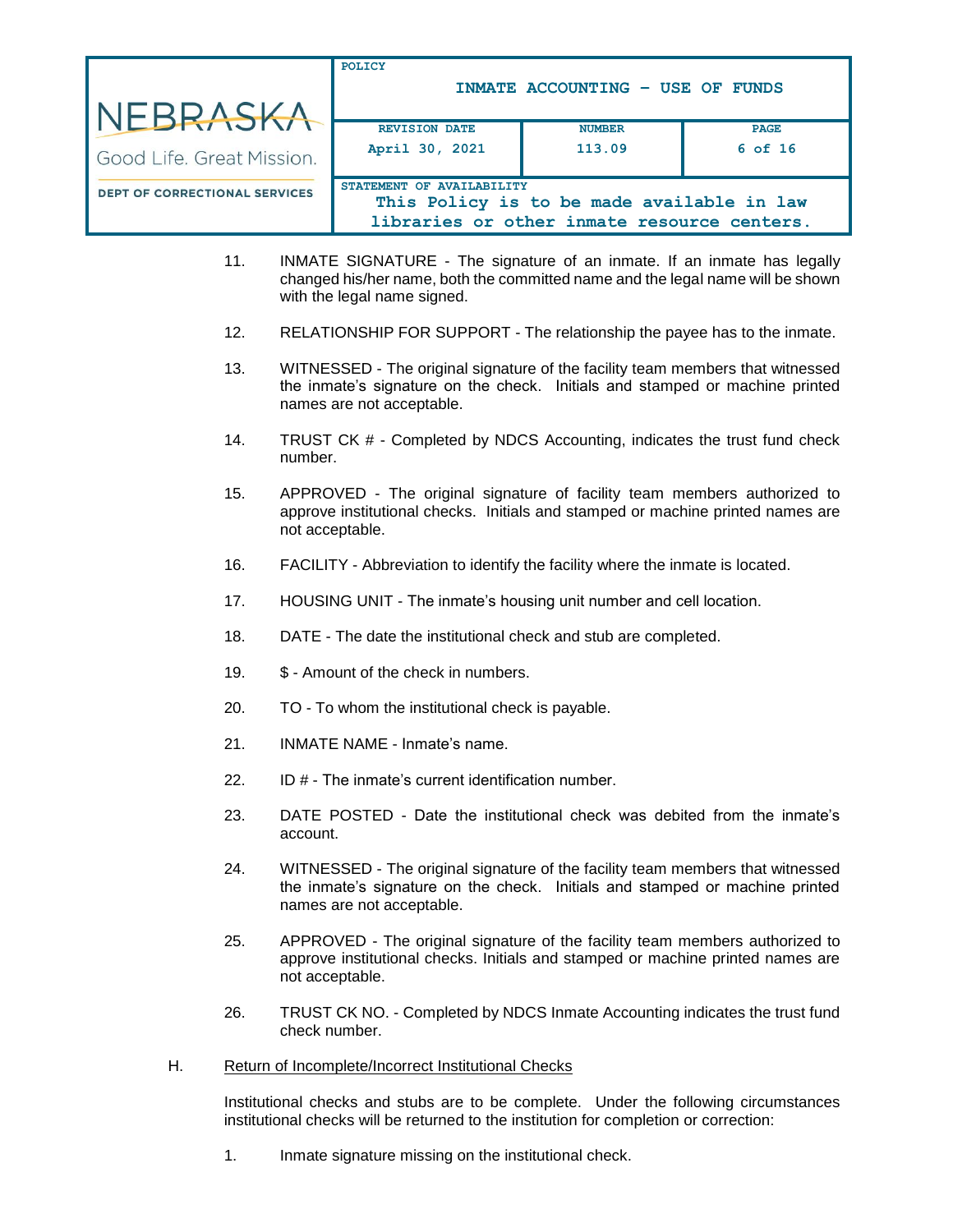|                                      | POLICY                    | INMATE ACCOUNTING - USE OF FUNDS                                                          |             |
|--------------------------------------|---------------------------|-------------------------------------------------------------------------------------------|-------------|
| NEBRASKA                             |                           |                                                                                           |             |
|                                      | <b>REVISION DATE</b>      | <b>NUMBER</b>                                                                             | <b>PAGE</b> |
| Good Life, Great Mission.            | April 30, 2021            | 113.09                                                                                    | $7$ of 16   |
| <b>DEPT OF CORRECTIONAL SERVICES</b> | STATEMENT OF AVAILABILITY |                                                                                           |             |
|                                      |                           | This Policy is to be made available in law<br>libraries or other inmate resource centers. |             |

- 2. Witness signature by team members missing on the institutional check and/or stub.
- 3. Approved signature by team members missing on the institutional check.
- 4. Witness signature or Approved signature is only initials.
- 5. Witness signature of Approved signature is a stamped name.
- 6. I.D. number missing from both the institutional check and stub.
- 7. To whom the check is payable is missing from both the institutional check and stub.
- 8. Inmate committed name is missing from the institutional check, only the legal name is listed.
- 9. Postage or stamped envelope is missing.
- 10. Support institutional check payee and/or address do not match the name and/or address on the envelope.
- 11. Address is missing from the institutional check or envelope and the check is payable to someone other than NDCS or a facility.
- 12. Reason the institutional check is being written is missing.
- 13. Amounts disagree on the institutional check or with the stub.
- 14. Support institutional checks do not identify relationship.
- 15. Order is not outside envelope.
- 16. Not an authorized purchase.
- 17. Unable to determine specific religious group or club.
- 18. Payee is incorrect for support of minor child.
- I. Stop Payment of Institutional Checks

Requests for stop payments of institutional checks will not be accepted. Only in extraordinary circumstances will stop payments be considered. A written request must be sent to NDCS Inmate Accounting from the Business Office or the Warden and requires approval by the Controller or designee.

J. Certified Mailing

Inmates may send an envelope, which contains an Inmate Trust check by certified mail at the inmate's expense. The inmate will prepare an institutional check for this payment in the amount determined at the institution. The certified mail card will be completed and attached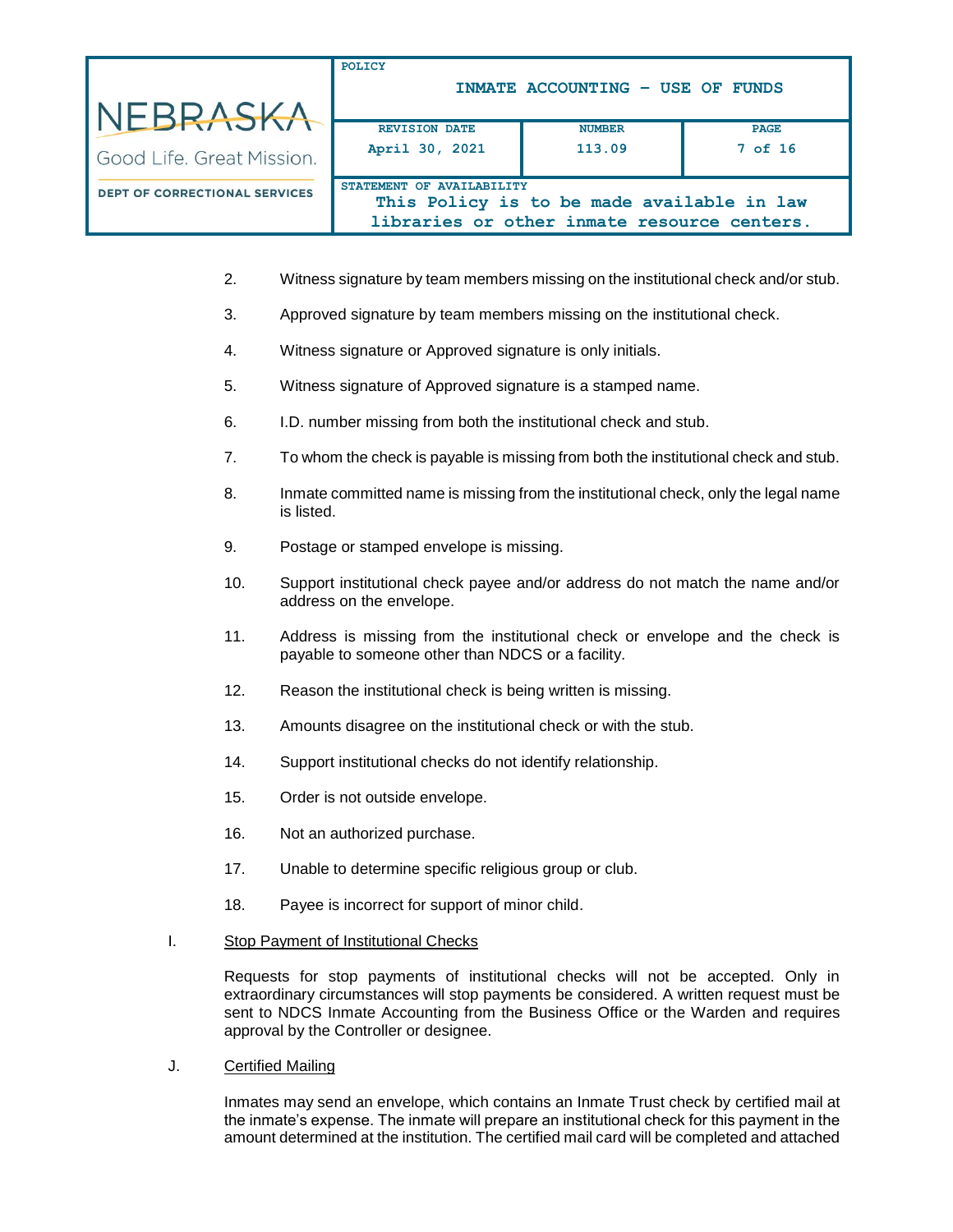| NEBRASKA                             | POLICY<br>INMATE ACCOUNTING - USE OF FUNDS |                                                                                           |                        |  |
|--------------------------------------|--------------------------------------------|-------------------------------------------------------------------------------------------|------------------------|--|
| Good Life. Great Mission.            | <b>REVISION DATE</b><br>April 30, 2021     | <b>NUMBER</b><br>113.09                                                                   | <b>PAGE</b><br>8 of 16 |  |
| <b>DEPT OF CORRECTIONAL SERVICES</b> | <b>STATEMENT</b><br>OF AVAILABILITY        | This Policy is to be made available in law<br>libraries or other inmate resource centers. |                        |  |

to the envelope at the institution. The institution will forward the receipt to the inmate when received.

### K. Stop Payment of Inmate Trust Checks

An inmate may request a stop payment on a trust fund check that has been issued by submitting an interview request along with an institutional check for an amount specified by memorandum, payable to NDCS Inmate Accounting to cover the cost charged by the bank. If the inmate has insufficient funds to cover the cost of the stop payment in their Institutional Account, the stop payment request will be denied. When documentation is presented to the Controller or designee that a team member's error resulted in the need for a stop payment, NDCS will pay the stop payment fee.

Accounting will not issue a stop payment on a check until 14 days after issuance of the trust fund check, unless approved by the Controller or designee.

Stop payment fees may be refunded to an inmate for Inmate Trust Fund checks nine months after the stop payment is issued for checks issued to vendors through the special order process or for magazine, newspaper, and book orders. Inmates will need to submit a written request to the Controller for such refund to be processed.

If an inmate trust check is returned to Accounting and the inmate paid for a stop payment, this amount will be refunded.

## II. COMMUNITY PREPAID DEBIT CARDS

- A. All inmates assigned to a community facility will be issued a prepaid debit card within a few days of an inmate's arrival at the Community Center. The card is issued in the inmate's committed name and inmate identification number. No other person is authorized to use the card. Team members will periodically ask to see the inmate's card to verify it is in their possession. Upon issuance of the card, team members will review the procedures for activation. While the community centers are institutions that allow cash, this card will be an inmate's primary means of accessing approved funds for spending purposes that have been transferred from their institutional account.
- B. Inmates will need to select a four digit personal identification number (PIN) that may need to be used with their prepaid debit card, such as withdrawing funds from an automated teller machine (ATM). This number is to be kept confidential. It is not to be shared with team members or other inmates. Inmates will be provided procedures on how to change their PIN or what to do if they forget their PIN.
- C. Funds from an inmate's institutional account will be loaded on the card once a week, usually on Thursday. All institutional checks must be in Central Office Inmate Accounting by Monday for the funds to be loaded on Thursday. Should an inmate's institutional check be insufficient, no additional funds will be added to the inmate's card until the following week. Funds from other sources are not allowed to be added to this card, only funds authorized via a transfer by Central Office Inmate Accounting.
- D. Inmates should keep their card in a secure place. Inmates shall not allow others to use their card. Lost cards must be reported by the inmate to the bank issuing the card via their toll free phone number; however, they must also report a lost card to team members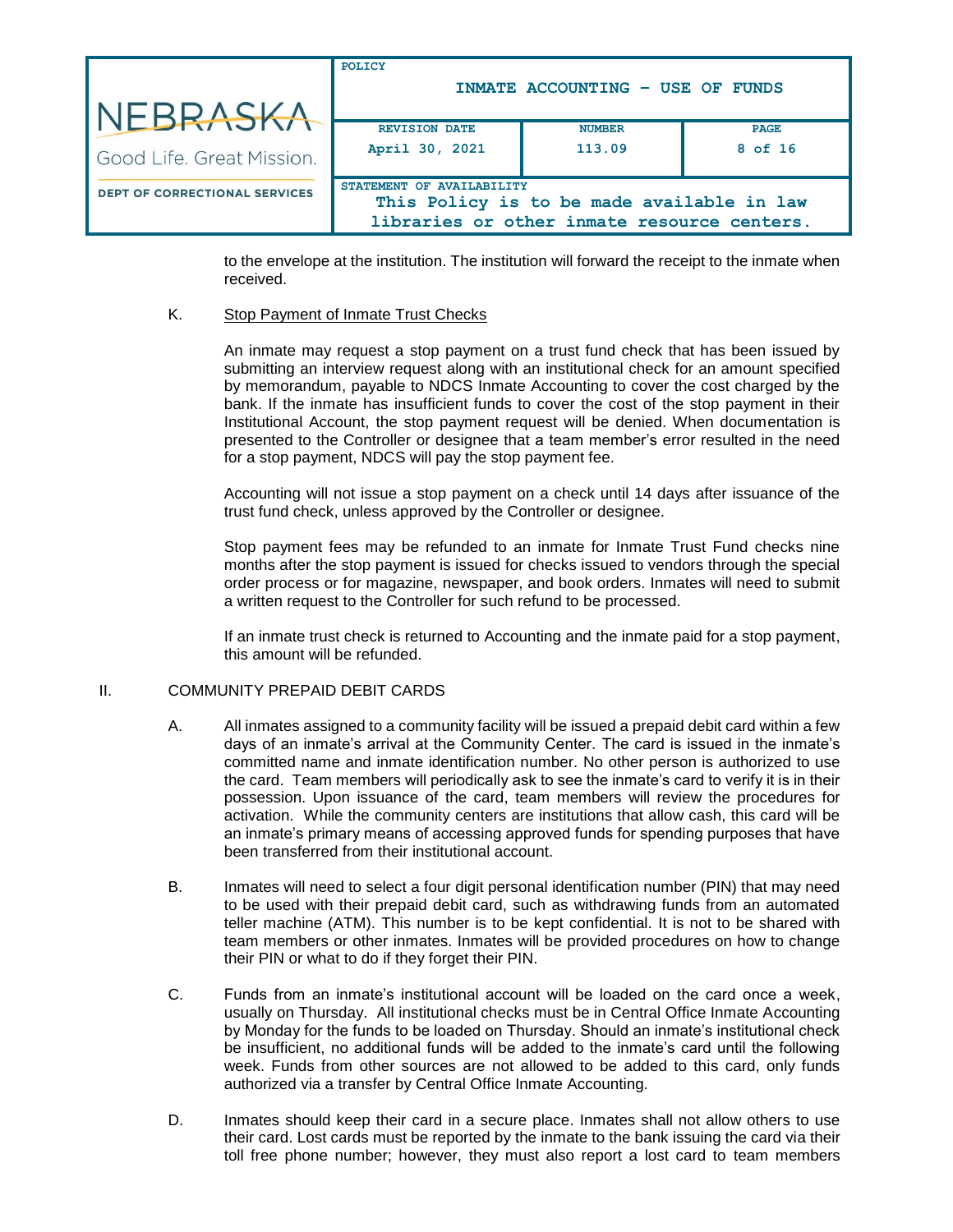|                                      | POLICY                    |                                             |             |
|--------------------------------------|---------------------------|---------------------------------------------|-------------|
|                                      |                           | INMATE ACCOUNTING - USE OF FUNDS            |             |
| NEBRASKA                             |                           |                                             |             |
|                                      | <b>REVISION DATE</b>      | <b>NUMBER</b>                               | <b>PAGE</b> |
| Good Life, Great Mission.            | April 30, 2021            | 113.09                                      | $9$ of 16   |
| <b>DEPT OF CORRECTIONAL SERVICES</b> | STATEMENT OF AVAILABILITY |                                             |             |
|                                      |                           | This Policy is to be made available in law  |             |
|                                      |                           | libraries or other inmate resource centers. |             |

immediately. Once a card is reported to the issuing bank as lost, it will no longer be usable. A replacement card will be issued in –five - seven business days by the bank via Central Office Inmate Accounting. A second replacement card will generally have a fee associated with the replacement. Cards requested to be replaced in a shorter time frame than three five business days will also generally have a fee associated with the replacement.

- E. Only certain merchant codes have been allowed with the prepaid debit cards. This restricts where the card can be used. A listing of acceptable types of vendors will be posted. The card can be used at an ATM to obtain cash. Use at a US Bank ATM or Money Pass ATM may have fees associated with any transaction or cash withdrawal. ATMs at the institution are provided by an entity other than US Bank. Receipts for all transactions are to be retained.
- F. All transactions with the card are limited by the balance on the inmate's account. Additional limitations are as follows:
	- 1. One ATM withdrawal per day not to exceed \$85 (includes any fees)
	- 2. Five PIN Based Point of Sale (POS) transactions per day not to exceed \$300 in total
	- 3. Five Signature Based POS transactions per day not to exceed \$300 in total
	- 4. No withdrawals of cash at a bank via a teller
- G. Inmates will receive a monthly statement of activity with their prepaid debit card. It is the inmate's responsibility to review all the transactions to assure that they were authorized. A procedure for disputing a charge will be provided; however, the inmate must also notify facility team members if they have a disputed charge. A disputed charge can lead to an inmate's card being cancelled and a new card being issued. Statements will all be sent to Central Office Inmate Accounting and then to the facility. During the time that inmates have this prepaid debit card, designated NDCS team members have the authority to review all activity associated with the use of this card. Such review shall include, but is not limited to, monthly statements, activity via bank's website, and receipts related to transactions.
- H. Should an inmate be removed from a community center to a secure institution, the card must be surrendered to team members. The card will be placed in a secure location at the community center and Central Office Accounting notified immediately to place the inmate's account on hold so no transactions can occur. Facility team members will forward the card to Central Office Inmate Accounting and team members there will send a request to the bank to close the card. If the inmate is returned to the community center, a new card will be requested.
- I. Use of an inmate's card will be monitored by team members. Misuse of the card can lead to a misconduct report. Restrictions on use of the card are applicable when on a pass or furlough.
- J. Inmates are required to report the following situations immediately as specified:
	- 1. Lost cards must be reported to US Bank and community center team members.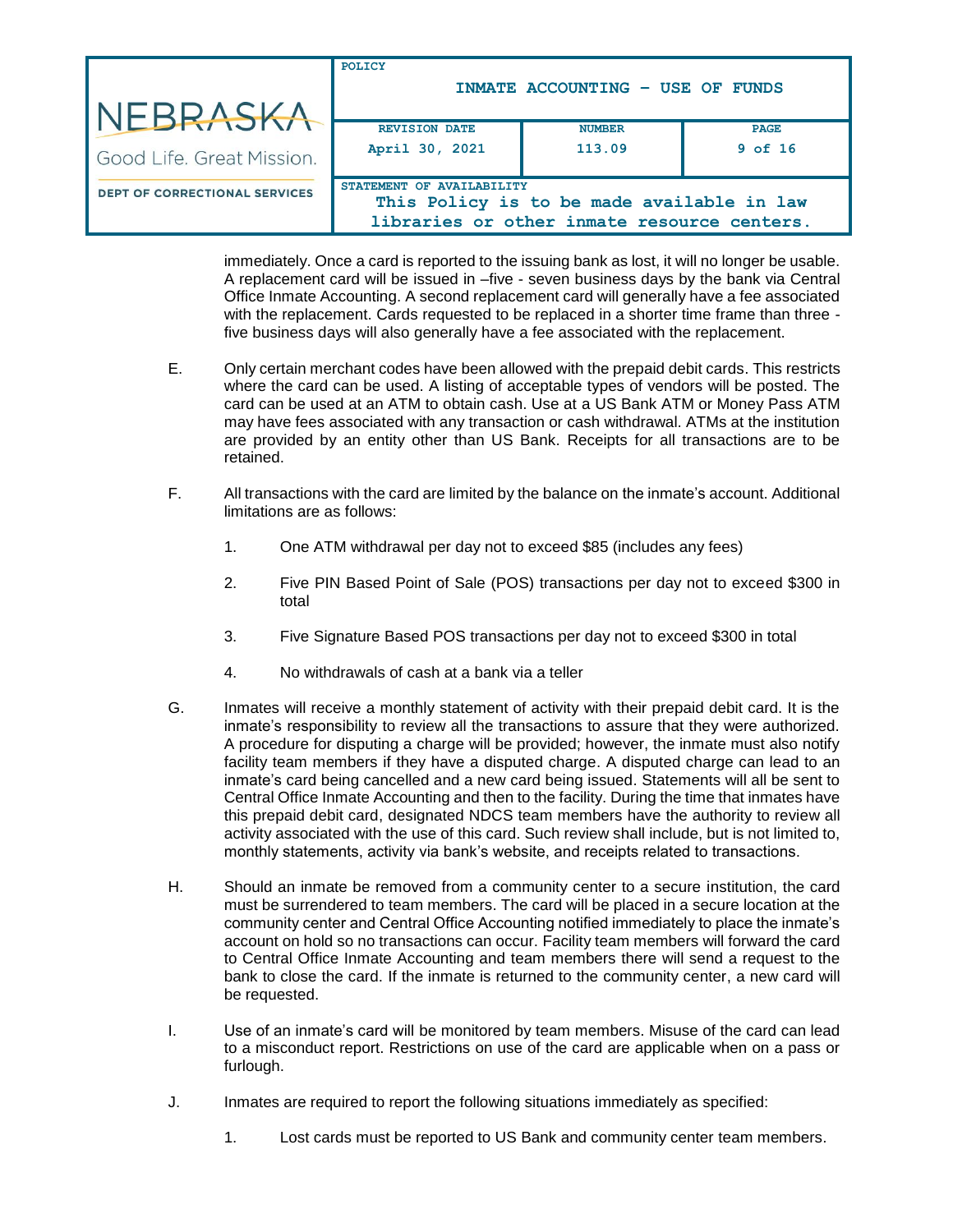| NEBRASKA                             | POLICY                                 | INMATE ACCOUNTING - USE OF FUNDS                                                          |                             |
|--------------------------------------|----------------------------------------|-------------------------------------------------------------------------------------------|-----------------------------|
| Good Life. Great Mission.            | <b>REVISION DATE</b><br>April 30, 2021 | <b>NUMBER</b><br>113.09                                                                   | <b>PAGE</b><br>$10$ of $16$ |
| <b>DEPT OF CORRECTIONAL SERVICES</b> | STATEMENT OF AVAILABILITY              | This Policy is to be made available in law<br>libraries or other inmate resource centers. |                             |

- 2. Disputed transactions must be reported to US Bank and community center team members.
- 3. Declined transactions must be reported to community center team members.
- 4. Returns of merchandise must be reported to community center team members.
- K. Inmates must sign a Prepaid Debit Card Agreement Community Center regarding the use of the community prepaid debit card. They must agree to the terms and conditions outlined in the agreement for use of the prepaid debit card issued by the bank and NDCS. Additionally, they must comply with the bank's terms and conditions which are provided when they receive their debit card. Inmates who refuse to sign the agreement will be removed from the community facility.

#### III. SHOPPING REQUESTS

- A. Shopping requests will only be processed when an inmate cannot use their prepaid debit card to complete a transaction, such as deposit and first month's rent on a living location. Requests for a shopping check will require the Warden or designee's approval and the Controller or designee's approval. Specific purpose of the funds must be identified, a description of "shopping" is not sufficient.
- B. The inmate will complete an institutional check for the requested amount. These transactions are processed daily as received in Central Office Inmate Accounting. If the inmate has insufficient funds on his/her institutional account, the check is returned unprocessed. An inmate trust check is prepared payable to the inmate if sufficient funds are on the inmate's institutional account. An email will be sent by Central Office Inmate Accounting to the Business Manager that a shopping check is being sent to their attention.
- C. An inmate trust fund check that is not used within 10 calendar days should be returned to Central Office Accounting for the check to be voided and the amount returned to the inmate's institutional account.
- D. The inmate must report how the funds were spent, dollar amount spent, and return any cash that exceeds the institutions allowable limit to appropriate team members. Team members will receipt the cash and forward both to Central Office Accounting so that it may be posted to the inmate's institutional account.

#### IV. FREEZING FUNDS

A. Inmate institutional accounts may be frozen for the following purposes: maintenance, restitution, suspense, receipt of non-wage checks, financial instruments for \$500 or more OR multiple financial instruments totaling \$500 or more, travel orders, medical purchase of glasses, postage/shipping, inmate to inmate television transactions, television repair, hobby scissors, institutional checks due NDCS, and other reasons constituting good cause as determined by the NDCS Controller or designee. Inmates shall be allowed to grieve such decisions under the NDCS Rules and Regulations.

Inmates will be allowed to write insufficient fund checks for medically necessary eyeglasses if it is not within the allowable time frame for NDCS to provide the eyeglasses. Only the basic eyeglasses will be purchased and the inmate will not be allowed to add any extra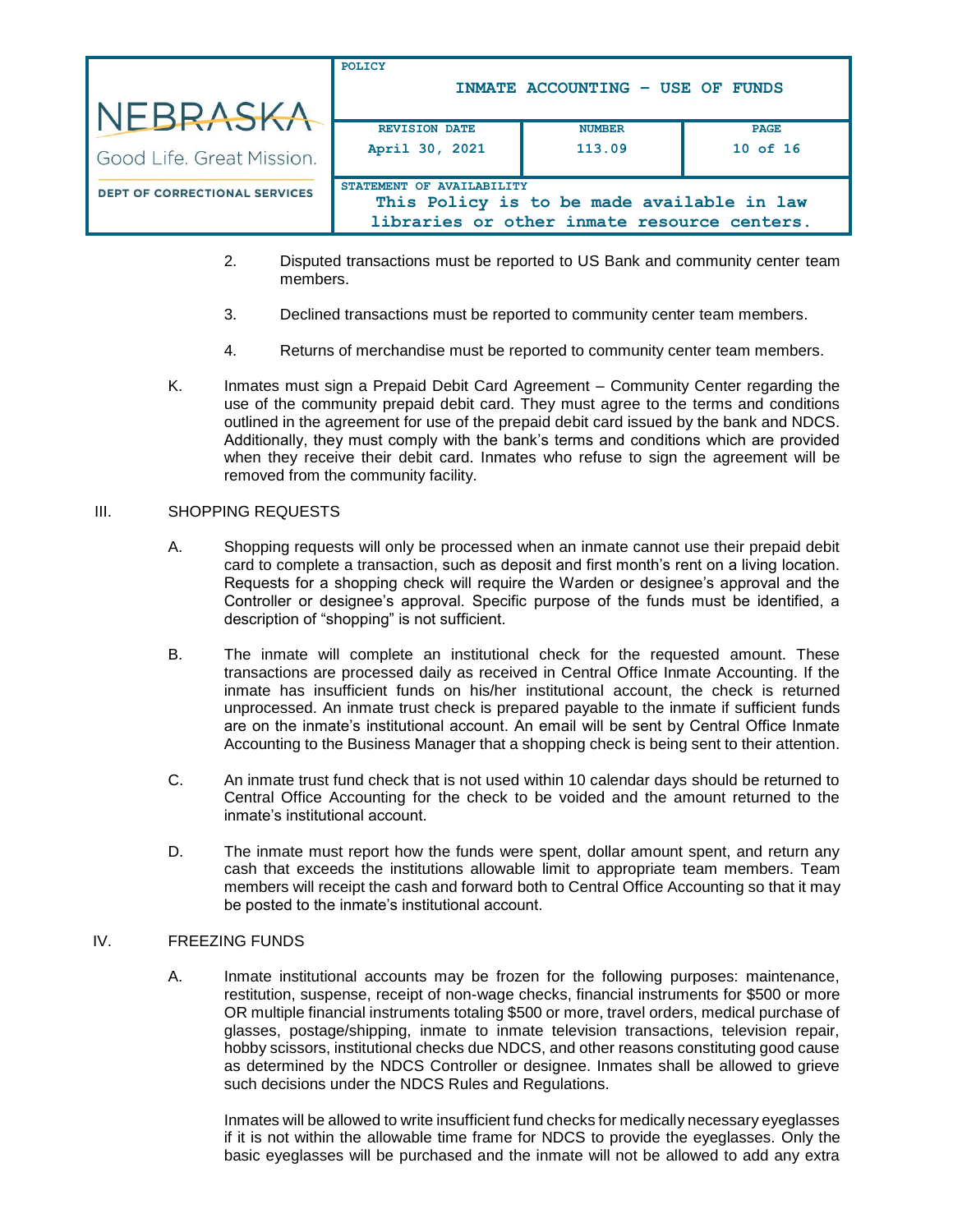|                                      | POLICY                                                                                    | INMATE ACCOUNTING - USE OF FUNDS |             |
|--------------------------------------|-------------------------------------------------------------------------------------------|----------------------------------|-------------|
| NEBRASKA                             |                                                                                           |                                  |             |
|                                      | <b>REVISION DATE</b>                                                                      | <b>NUMBER</b>                    | <b>PAGE</b> |
| Good Life. Great Mission.            | April 30, 2021                                                                            | 113.09                           | 11 of 16    |
| <b>DEPT OF CORRECTIONAL SERVICES</b> | STATEMENT OF AVAILABILITY                                                                 |                                  |             |
|                                      | This Policy is to be made available in law<br>libraries or other inmate resource centers. |                                  |             |

items such as tinting unless medically required. Eye clinic team members will contact NDCS Inmate Accounting with the cost of the eyeglasses that is to be assessed in these situations. NDCS Inmate Accounting will establish an amount due NDCS on the inmate's suspense account.

- B. Facility team members will email NDCS Inmate Accounting to freeze an inmate's institutional account for travel orders, medical purchase of glasses, postage/shipping, hobby scissors, and inmate-to-inmate television transactions. When contacting NDCS inmate accounting, the facility team members must provide the following information: the inmate's name, identification number, amount to be frozen, and reason for freezing. NDCS Inmate Accounting must receive the corresponding institutional check within 10 workdays. Team members making the request for funds to be frozen will note the amount and date the funds were frozen on the institutional check.
- C. Interrogatory requests received by Accounting will be answered in accordance with the information requested. An interrogatory related to debt the inmate owes will generally require NDCS Inmate Accounting to place on hold all funds in the various inmate accounts up to the total amount due. This is an action taken at a specific point in time and generally does not impact future funds an inmate may receive.
- D. The Freeze/Unfreeze Log will be reviewed monthly and Business Managers notified in writing of situations that need to be addressed.

#### V. DEBTS

The order for collecting debts from inmate institutional accounts will be as follows:

- A. Court orders that are not subject to NDCS policy of inmate access to \$10.00 during any calendar month.
- B. Court orders that are subject to NDCS policy of inmate access to \$10.00 during any calendar month (i.e. filing fee orders).
- C. Active Maintenance
- D. Inactive Maintenance
- E. Institutional checks
- F. Restitution and like items due to NDCS.

Debts to NDCS will be collected from an inmate even if assessed while incarcerated under a previous identification number.

#### VI. INDIGENT INMATES

Indigent inmates are those who have not had a balance of \$10.00 or more on their trust accounts available for spending during the past 30 days.

The inmate should apply for indigent status using an Indigent Inmate Request (Attachment D) with the Unit Manager or Unit Administrator in coordination with the facility Business Office. Any monies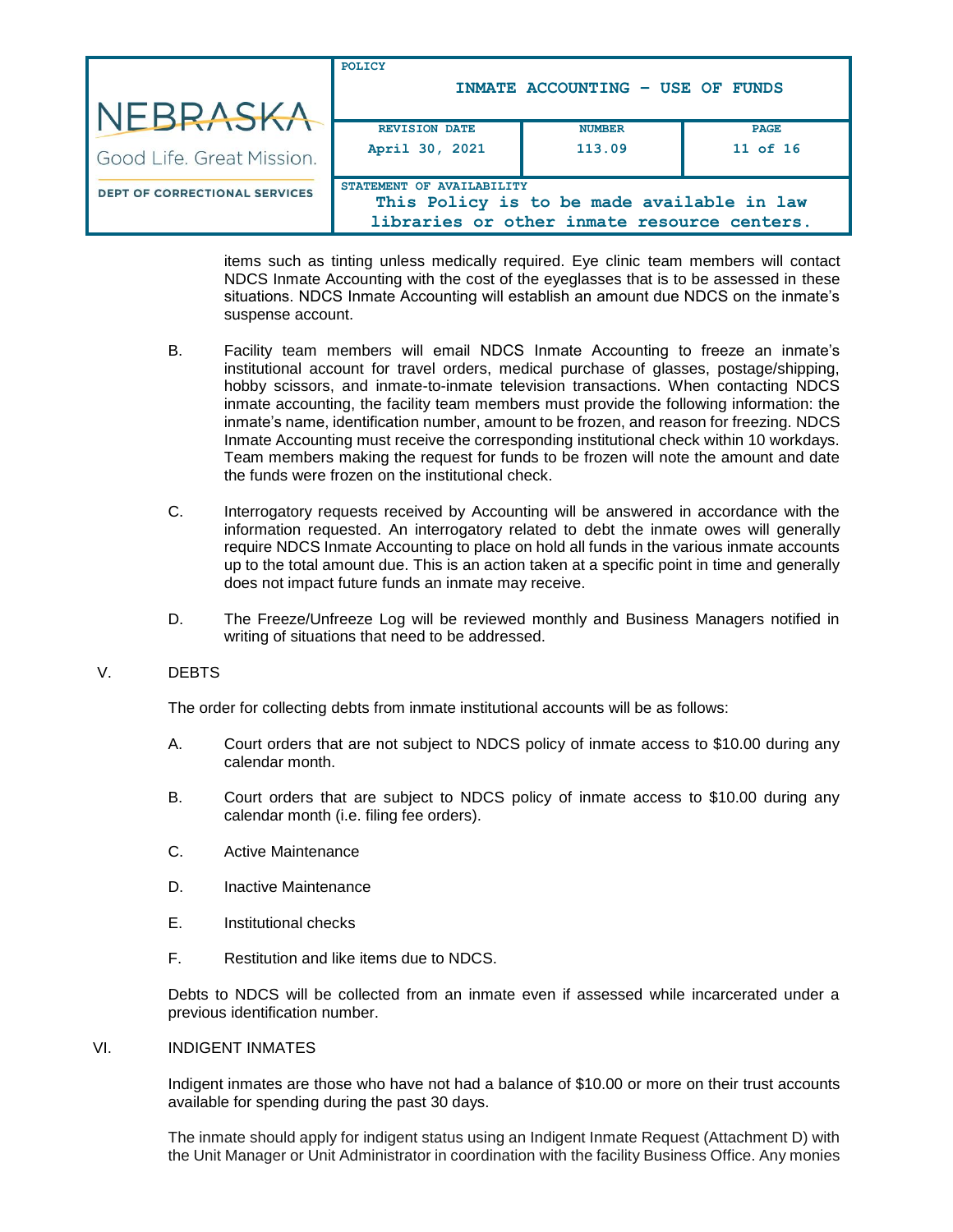|                                      | POLICY                                                                                    | INMATE ACCOUNTING - USE OF FUNDS |             |
|--------------------------------------|-------------------------------------------------------------------------------------------|----------------------------------|-------------|
| NEBRASKA                             |                                                                                           |                                  |             |
|                                      | <b>REVISION DATE</b>                                                                      | <b>NUMBER</b>                    | <b>PAGE</b> |
| Good Life, Great Mission.            | April 30, 2021                                                                            | 113.09                           | 12 of 16    |
| <b>DEPT OF CORRECTIONAL SERVICES</b> | STATEMENT OF AVAILABILITY                                                                 |                                  |             |
|                                      | This Policy is to be made available in law<br>libraries or other inmate resource centers. |                                  |             |

totaling \$10 or more within a 30-day period would disqualify an inmate from indigent status. An inmate must reapply for indigent status each 30-day period. Supplies needed must be noted on the form and a designation of selecting stamped envelopes, debit calling time or over the counter general and health items specified. Over the counter general and health items are: Loratadine, Ibuprofen, Antacid, Acetaminophen and Mucinex/Guaifenesin (Tussin).

Inmates who have not had an institutional account balance more than \$10.00 during the past 30 days will be treated as indigent for being eligible to receive the over the counter general and health items listed above.

Original Indigent Request forms must be submitted by the facility Business Office to Accounting for processing the indigent debit calling transaction.

An inmate who is determined to be indigent shall receive personal hygiene items, up to five stamped envelopes or \$2.50 debit calling time and writing paper each month. Total indigent debit calling time shall not accumulate to more than \$10.00.

### VII. INMATE ACCOUNT INFORMATION

Three months of history will be available on the system for each inmate's Institutional Account. All other accounts will show life-to-date history from the inception of the Corrections Information and Tracking system (CIT) or the creation of the account, whichever is later. Inmates may request a copy of their accounts by submitting a request to appropriate institutional team members.

#### VIII. IN FORMA PAUPERIS STATEMENT OR CERTIFIED COPIES

The U.S. District Court, State District Courts, or an inmate may request that NDCS Inmate Accounting supply six months of the inmate's latest monthly transaction lists. The lists will be attached to a cover letter with the NDCS seal certifying the lists are correct. Partial months are not provided. Only NDCS inmate accounting may provide such certifications. Inmates requests should be submitted on an Interview Request and specify the certified copies are needed for court.

#### IX. INMATE INTERVIEW REQUEST FORMS

Inmate Interview Request Forms submitted to NDCS Inmate Accounting will be answered as soon as practical within the regular course of business.

## X. GATE PAY (ACI-1B-21)

Gate pay shall be paid to an inmate in accordance with Nebraska Revised Statute 83-187. Probationers are not eligible for gate pay. Gate pay shall be a maximum of \$100 and shall be paid only once per inmate identification number. The \$100 gate pay amount is reduced by the balance of funds from all account types on the day the Release Statement is prepared and any advancement of gate pay when on work release. Parole violators are not eligible for gate pay since it was calculated the first time they were paroled.

Gate pay shall not be paid to an inmate who is paroled to a detainer except if the detainer is satisfied prior to the expiration of an inmate's Nebraska parole supervision. The inmate must provide the Parole Officer with verification that the detainer has been satisfied. The Parole Officer must provide the current name, address, identification number, social security number and date the detainer was satisfied to NDCS Inmate Accounting before gate pay will be calculated.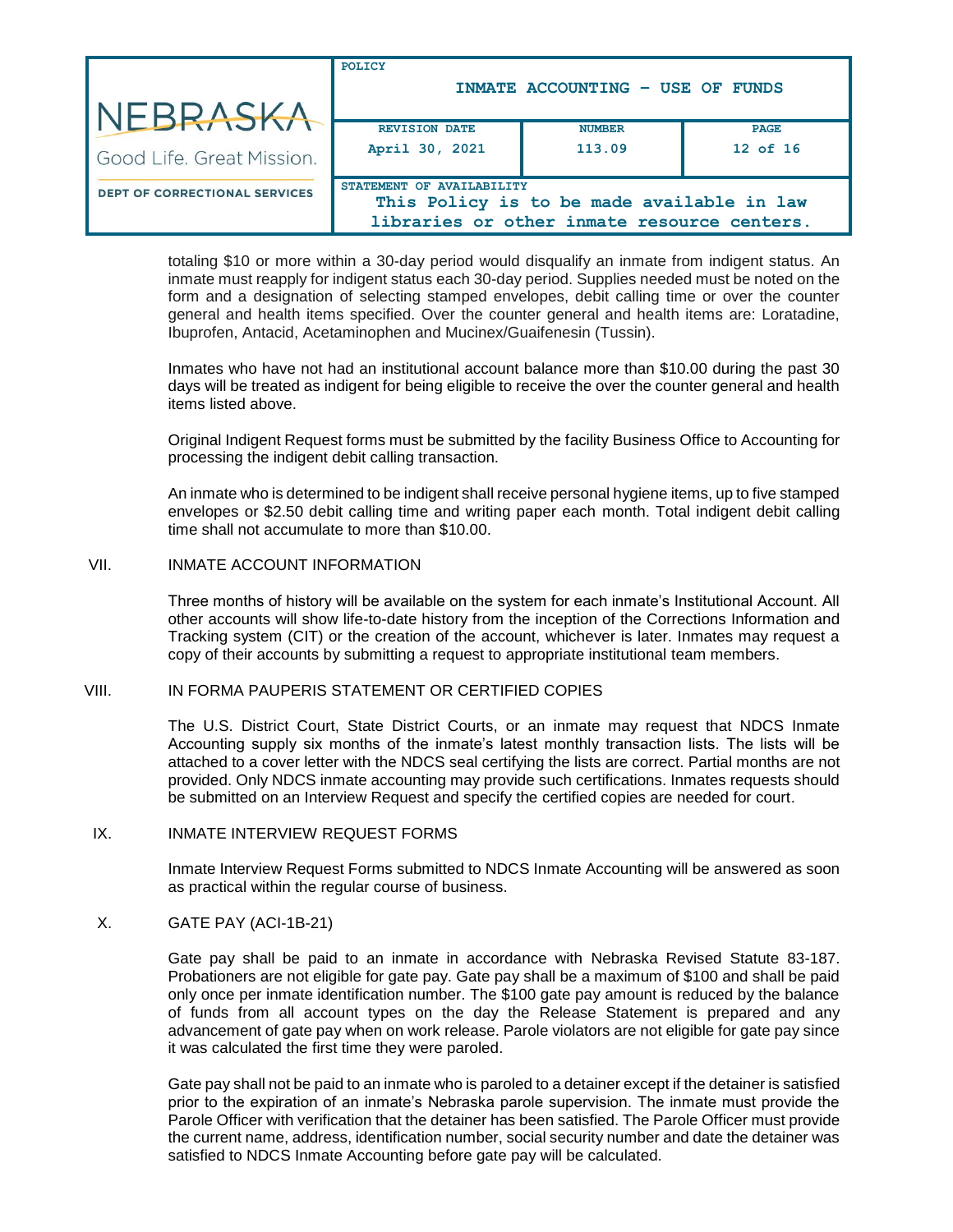|                                      | POLICY                                                                                                                 | INMATE ACCOUNTING - USE OF FUNDS |             |
|--------------------------------------|------------------------------------------------------------------------------------------------------------------------|----------------------------------|-------------|
| NEBRASKA                             |                                                                                                                        |                                  |             |
|                                      | <b>REVISION DATE</b>                                                                                                   | <b>NUMBER</b>                    | <b>PAGE</b> |
| Good Life, Great Mission.            | April 30, 2021                                                                                                         | 113.09                           | 13 of 16    |
| <b>DEPT OF CORRECTIONAL SERVICES</b> | STATEMENT OF AVAILABILITY<br>This Policy is to be made available in law<br>libraries or other inmate resource centers. |                                  |             |
|                                      |                                                                                                                        |                                  |             |

Gate pay shall not be paid to an inmate who is released to a detainer, except if the detainer is satisfied within 365 days of release. If the inmate has satisfied the detainer within 365 days of release, verification must be provided to NDCS inmate accounting along with the inmate's name, current address, identification number, social security number, and date the detainer was satisfied before gate pay will be calculated.

Gate pay shall not be issued to inmates discharged to a state hospital for a mental health board evaluation.

Claims for gate pay must be made within two years of an inmate's institutional release.

### XI. RELEASE STATEMENTS

Prior to an inmate's release from custody, a Release Statement (Attachment E) will be prepared by NDCS inmate accounting outlining the inmate's financial status. This document will be submitted to the institution. The inmate should enter a forwarding address and sign the document. The white copy is retained by the records department, the canary copy is returned to NDCS inmate accounting and the pink is given to the inmate.

Along with the Release Statement, NDCS Inmate Accounting will prepare a release check of all funds on an inmate's account and gate pay, if applicable. The release check will be made available to the inmate when leaving the facility.

Savings account documents or securities will be mailed to paroled or released inmates when the yellow Release Statement is returned to NDCS inmate accounting. Pay or other amounts posted to an inmate's account after his/her release will be sent to him/her within two weeks after pay has posted to his/her institutional account.

If an inmate is paroled or released prior to the release statement being received by the facility, the facility's business office or records office must contact NDCS inmate accounting and request permission to write an emergency cash check. NDCS inmate accounting will prepare a release statement and email it to the Business Manager. Institutions should not prepare a release statement.

When an inmate is transferred to another jurisdiction, the inmate's account balance will be forwarded once written notification is received in NDCS inmate accounting. Generally**,** written requests are the inmate's responsibility.

Inmates discharging on a day when it may be difficult to cash their release check, such as a holiday or Sunday, may request the check be cashed in advance of their release date. The inmate will be issued cash versus a check. The inmate should make the request to the facility Business Manager via an Interview Request. If approved by the Business Manager, an Authorization to Cash Release Check (Attachment F) will be completed. Requests outside the scope outlined above require the Controller's approval. When this process is used, the Release Statement should be modified to reflect cash is being issued. The original Authorization to Cash Release Check is to be returned to NDCS Inmate Accounting with the Release Statement. Cash held until an inmate's release will be sealed in an envelope and kept in a secure location. Copies of the completed Authorization to Cash Release Check should be kept in the Business Office and Institution Records Office. A copy should also be given to the inmate with their copy of the Release Statement.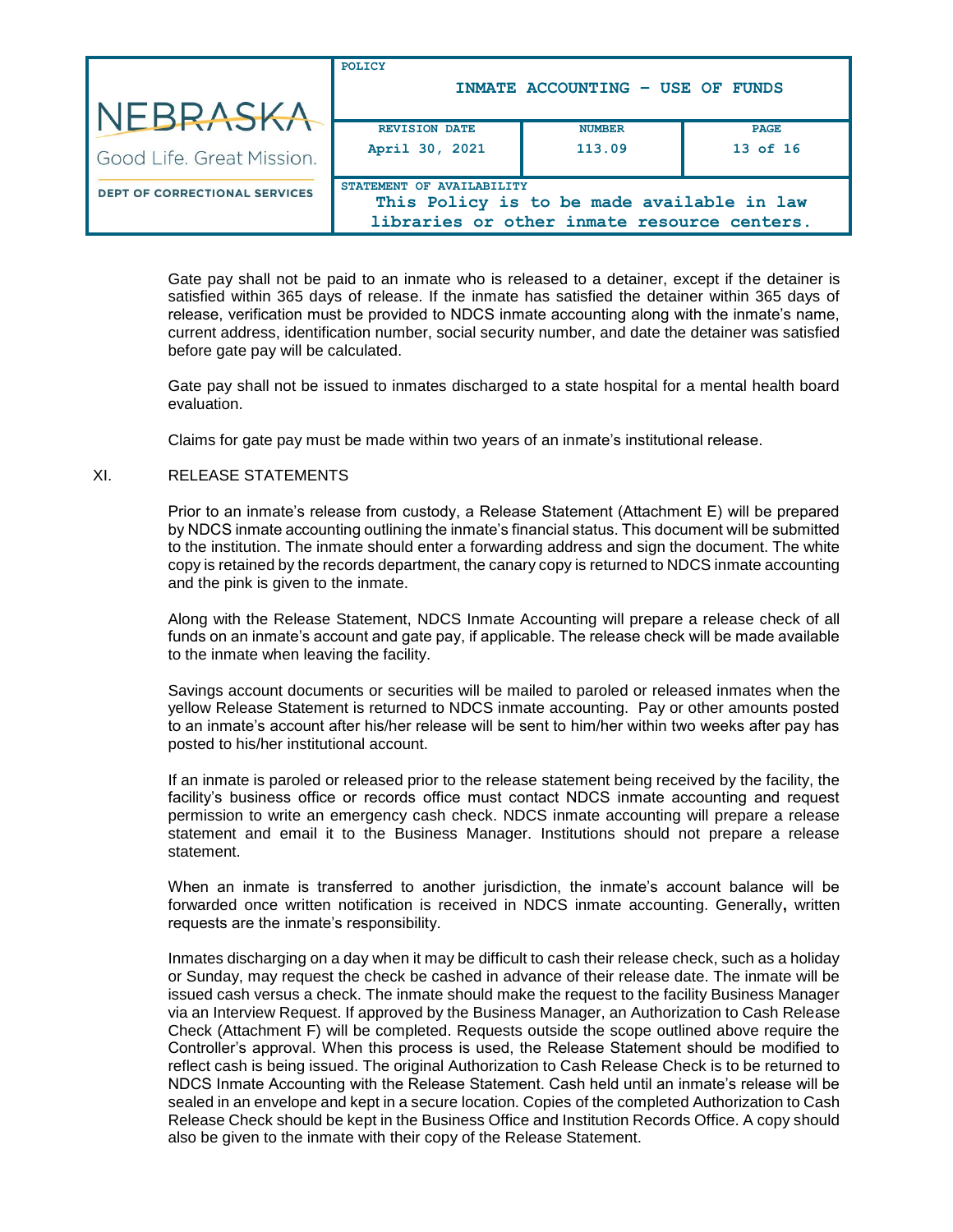|                                      | POLICY                                                                                                                 | INMATE ACCOUNTING - USE OF FUNDS |             |
|--------------------------------------|------------------------------------------------------------------------------------------------------------------------|----------------------------------|-------------|
| NEBRASKA                             |                                                                                                                        |                                  |             |
|                                      | <b>REVISION DATE</b>                                                                                                   | <b>NUMBER</b>                    | <b>PAGE</b> |
| Good Life, Great Mission.            | April 30, 2021                                                                                                         | 113.09                           | 14 of 16    |
| <b>DEPT OF CORRECTIONAL SERVICES</b> | STATEMENT OF AVAILABILITY<br>This Policy is to be made available in law<br>libraries or other inmate resource centers. |                                  |             |

## XII. TRANSPORTATION UPON PAROLE OR DISCHARGE

Reentry begins at intake and continues as the inmate returns to the community. In order to provide the greatest opportunity for successful reentry into the community, NDCS provides transportation upon the inmate's discharge or parole. In general, transportation is a bus ticket, which will be purchased to the bus depot closest to the inmate's destination or residence within the continental United States, if requested. Transportation will be furnished to the closest transportation facility. Whenever possible, the inmate will be transported to the transportation facility no more than two hours prior to their departure time. If the destination is a treatment program, half-way house, vocational program, or other such program facility within the state of Nebraska, and the bus does not run to or near that program facility, other means of transportation may be utilized. A Transportation Voucher Request (Attachment G) should be completed with the pink copy forwarded to NDCS Accounting.

#### XIII. INMATE TRUST FUND

Surplus funds will be invested with interest to the benefit of the inmate welfare fund. Funds for Institutional Accounts and confiscated accounts are maintained separately. All funds received are generally deposited daily. Checks are generally written daily.

The amount deposited in the trust fund is balanced daily to the amount credited to the inmate's accounts. The bank statement is reconciled monthly. The trust fund and confiscated accounts are balanced monthly to the general ledger.

Checks payable to an inmate that are outstanding for two years or more are written off and the money transferred to the inmate welfare account on a monthly basis. All other checks will be considered unclaimed property and remitted to the Nebraska State Treasurer in accordance with Neb Rev Stat 69-1310(d).

### XIV. TRANSITION TO WORK RELEASE

Inmates entering the work release program may request up to \$100 of their release savings. These funds must be used in the inmate's efforts to obtain employment or purchase clothing, equipment, or tools for work. Inmates may submit an Interview Request to Unit Team Members specifying how release savings funds will be used within the first 30 days of placement in the work release program. This will be a one-time transfer of funds approved by the warden or designee of a work release facility.

A review of the inmate's recent account history will be considered in making the decision to obtain \$100 from an inmate's release savings account

All transfers and advances require the Controller or designee's approval.

### XV. PAROLE OR DISCHARGE TO A TRANSITIONAL LIVING FACILITY

Inmates may contact their parole or reentry officer to discuss the option of using funds on their Release Savings account for the first month's rent and deposit, if required. At least \$100 and preferably \$200 would remain on the Release Savings account to be included in their release check to assure they have funds to meet immediate needs other than housing. The inmate must be in a parole pending status or within two weeks of discharge to have the funds disbursed to the transitional living facility. Final approval will be required from the Department Re-entry Team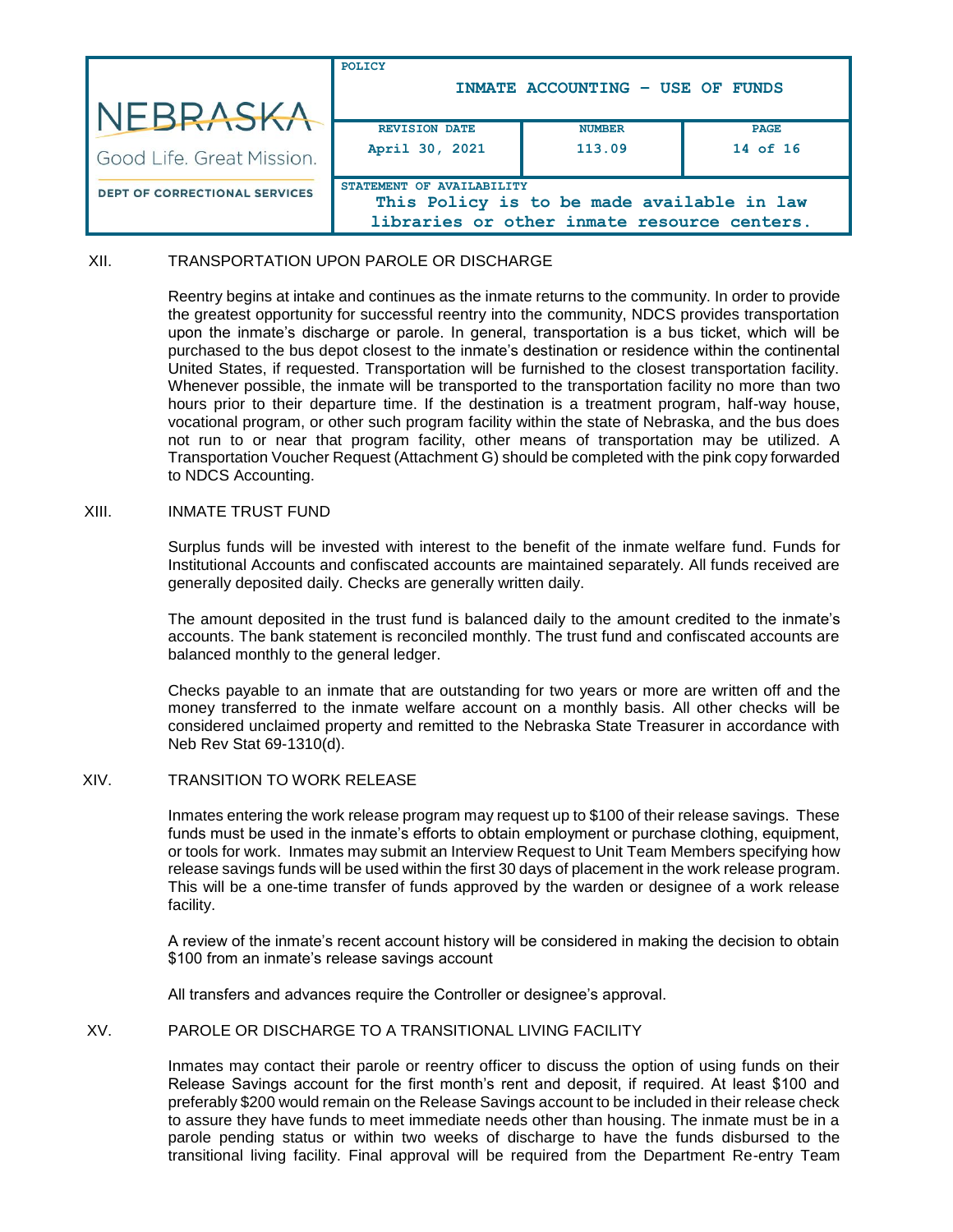| NEBRASKA                             | <b>POLICY</b><br>INMATE ACCOUNTING - USE OF FUNDS                                                                      |                         |                         |
|--------------------------------------|------------------------------------------------------------------------------------------------------------------------|-------------------------|-------------------------|
| Good Life. Great Mission.            | <b>REVISION DATE</b><br>April 30, 2021                                                                                 | <b>NUMBER</b><br>113.09 | <b>PAGE</b><br>15 of 16 |
| <b>DEPT OF CORRECTIONAL SERVICES</b> | STATEMENT OF AVAILABILITY<br>This Policy is to be made available in law<br>libraries or other inmate resource centers. |                         |                         |

Members and coordinated with the Controller or designee. If approved, the inmate will need to provide an institutional check payable to the transitional living facility along with an addressed stamped envelope.

## XVI. TOKEN REFUNDS

Token refunds will be limited to the last substantiated balance plus purchases following the date tokens were substantiated. Token refunds in excess of the authorized limit will be posted to the inmate's confiscated account.

### XVII. CREDITING OF COURT ORDERED SUPPORT PAYMENTS

Nebraska statute 42-358.02 governs the method for crediting court ordered support payments and specifies the following on how support order payments shall be credited:

- A. First, to the payments due for the current month in the following order: Child support payments, then spousal support payments, and lastly medical support payments
- B. Second, toward any payment arrearage owing in the following order: Child support payment arrearage, then spousal support payment arrearage, and lastly medical support payment arrearage
- C. Third, toward the interest on any payment arrearage, in the following order: Child support payment arrearage interest, then spousal support payment arrearage interest, and lastly medical support payment arrearage interest

Court-ordered support payments remitted to other states are generally applied in the same manner as Nebraska.

The Department will continue to enter court order information in the Legal Account so that inmates are aware of the court orders on file and used for collecting funds.

#### REFERENCE

### I. STATUTORY REFERENCE

- A. Nebraska Revised Statute: 42-358.02, 69-1310(d), 83-187
- II. NDCS POLICIES
	- A. Policy 208.01, *Religious Services*

#### III. ATTACHMENTS

- A. Inmate-to-Inmate Television Sales Transaction (DCS-A-inm-007-pc)
- B. Inmate Travel Order Costs (DCS-A-acc-021-pc)
- C. Institutional Check (DCS-A-acc-010)
- D. Indigent Inmate Request